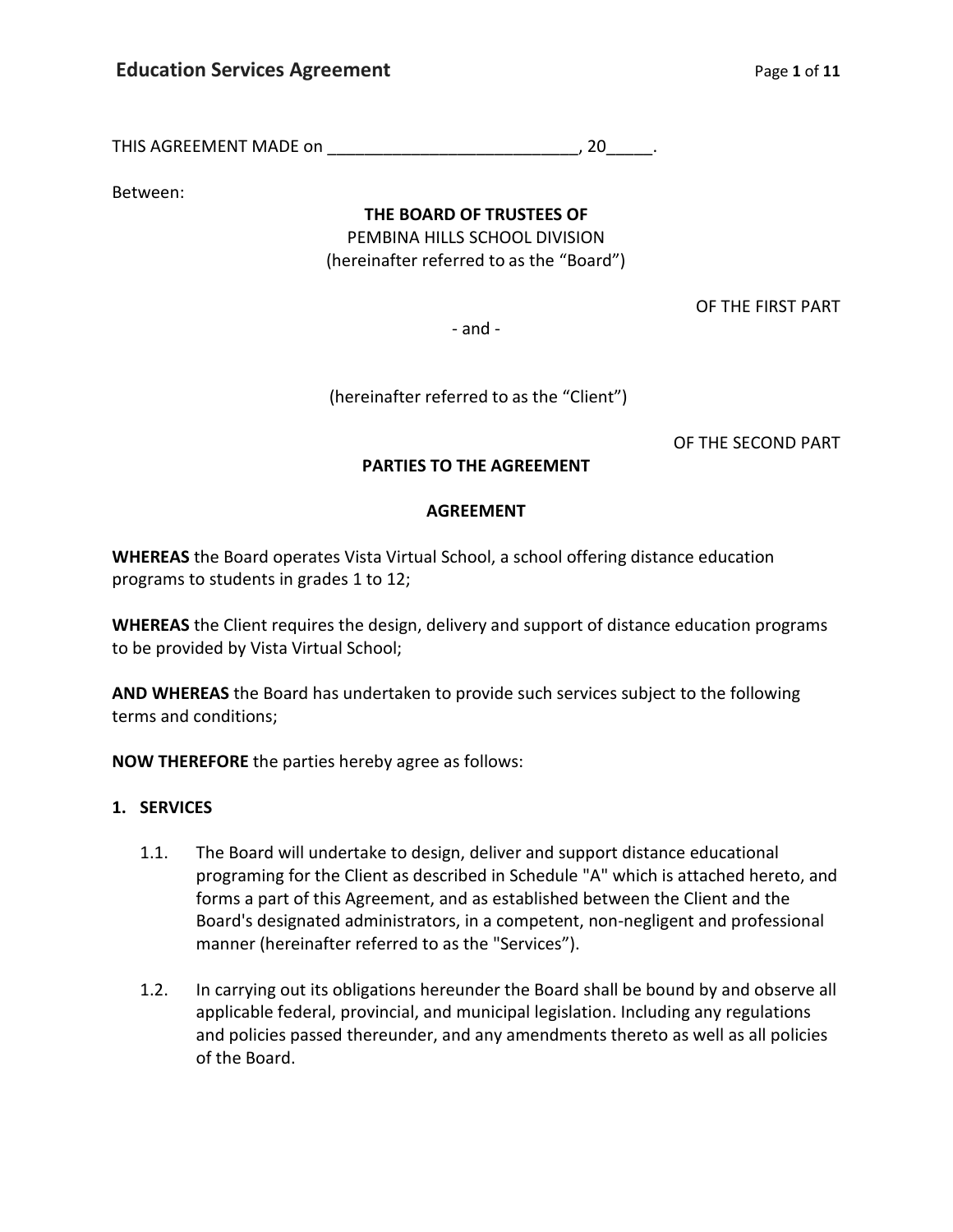- 1.3. The Board agrees and undertakes to perform the Services promptly and efficiently within the terms of this Agreement, and to ensure that the Services are performed in accordance with the highest standards of professional and technical quality.
- 1.4. The Board agrees that the Client or its designate shall have, at all reasonable times, access to the works, products, records generated as a result of the provision of the Services, or any component part thereof that the Board is performing as a result of the provision of the Services under the terms and conditions of this Agreement.
- 1.5. During the term of this Agreement, the Board shall provide sufficient, qualified staff to provide the Services. The Board shall ensure that it and its employees or agents authorized to provide the Services, hold and maintain during the term of this Agreement all required qualifications and professional designations for the performance of the Services.
- 1.6. The Board must provide at the Board's cost, all equipment, materials, supplies and services required to perform the Services herein, including but not limited to any computer equipment, software, internet service, office supplies, photocopying, telephone service, courier or delivery services and any typing services except for goods or services specifically listed in Schedule "A" as the Services billable to the client.

# **2. TERM**

2.1. The term of this Agreement shall be from the Effective Date of this Agreement and shall continue for an initial period of one (1) year (the "Initial Term"), after which this Agreement shall be automatically renewed for additional one (1) year terms on each anniversary of the start of the Initial Term (each successive term being a "Renewal Term) unless terminated earlier by either party in accordance with the Agreement or unless either party provides written notice to the other party of its intent not to renew this Agreement at least three (3) months prior to start the following Renewal Term. The fees indicated in Schedule "A" are subject to review and change upon each renewal and with ninety (90) days' notice from the Board.

# **3. ADMINISTRATION**

- 3.1. The Board's representative and designated administrator responsible for the administration of this Agreement shall be the Principal of Vista Virtual School (or in the absence of the Principal of Vista Virtual School, the Superintendent or designate).
- 3.2. The Client's representative responsible for the administration of this Agreement shall be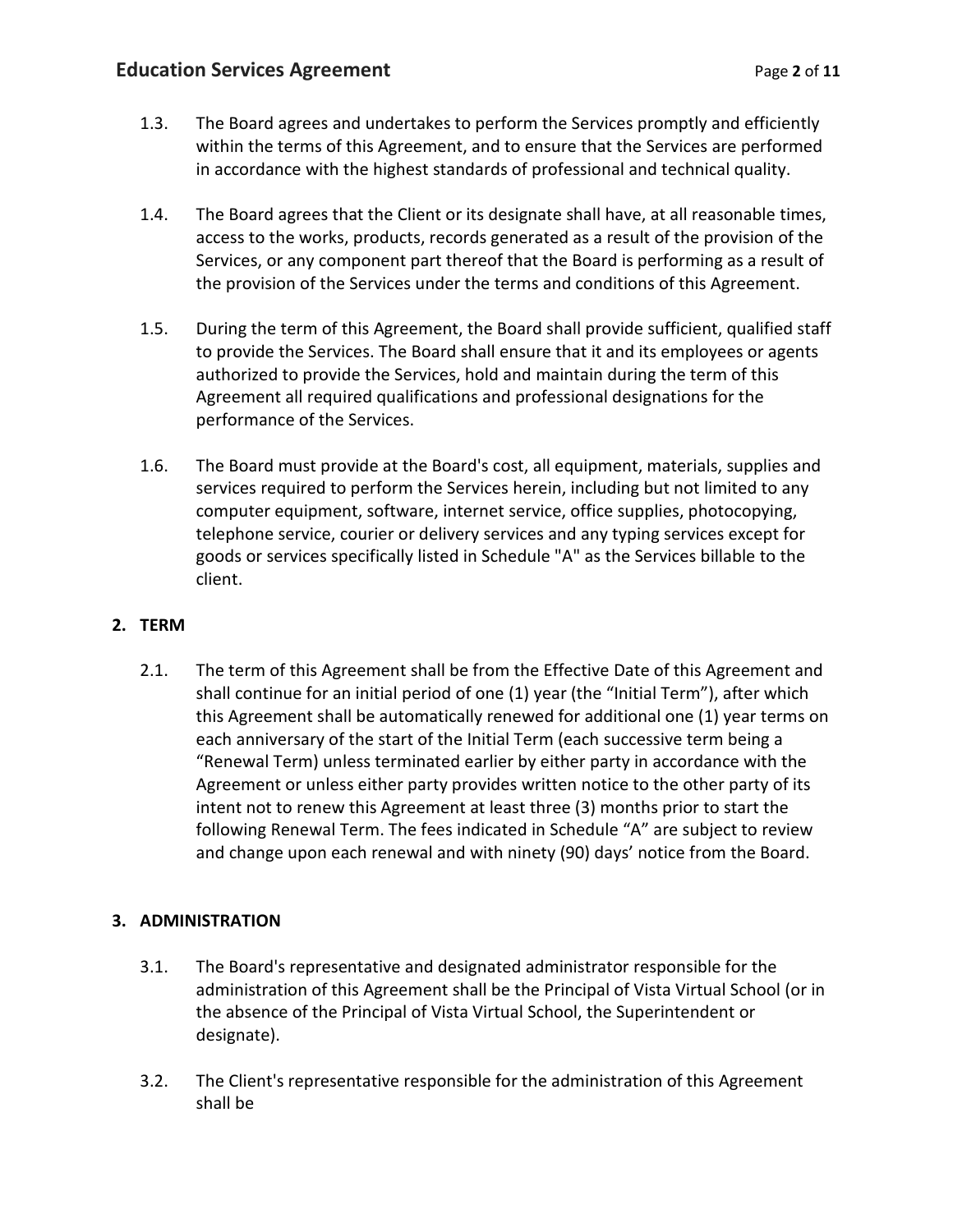### **4. PAYMENT**

- 4.1. The client agrees to pay the Board for the completion of the Services, in accordance with the fee schedule specified In Schedule A, attached.
- 4.2. The Board shall be responsible for any and all costs and expenses incurred in the provision of the Services unless otherwise provided for in this Agreement.
- 4.3. Client payments to the Board shall be made in the following manner:
	- a) An invoice will be generated at the time of registration for course credits registered at time of registration.
	- b) All amounts due and owing shall be inclusive of the Goods and Services Tax, if applicable.
	- c) The Client shall pay the Board the amount of the invoice within thirty (30) days of receipt.

## **5. RELATIONSHIP**

- 5.1. Nothing contained herein shall be construed to create the relationship where one party to this Agreement becomes the agent, partner, joint-venture, or other legal representative of the other party and each party acknowledges and agrees that it has no authority to assume or create any obligations whatsoever, express or implied in the name of the other party.
- 5.2. The Client and the Board agree that nothing contained herein shall constitute the Board or its employees or agents as an employee of the Client for any purpose whatsoever, it being understood and agreed between the Board and the Client that the Board shall be responsible for all statutory remittances and that no deductions will be made by the Client from any monies paid to the Board hereunder, and that no additional monies will be paid by the Client on account of income tax, goods and services tax, employment insurance, workers' compensation, holiday pay, Canada Pension Plan contributions or the like unless required by rulings of the Canada Revenue Agency or any other law, provided that if the Board shall be obligated to pay any additional monies on account hereof, the Board shall reimburse the Client on account of such payments, and the Client may deduct the amount from payments subsequently falling due to the Board, excepting the case of contrary rulings with the Canada Revenue Agency or by or through any other law.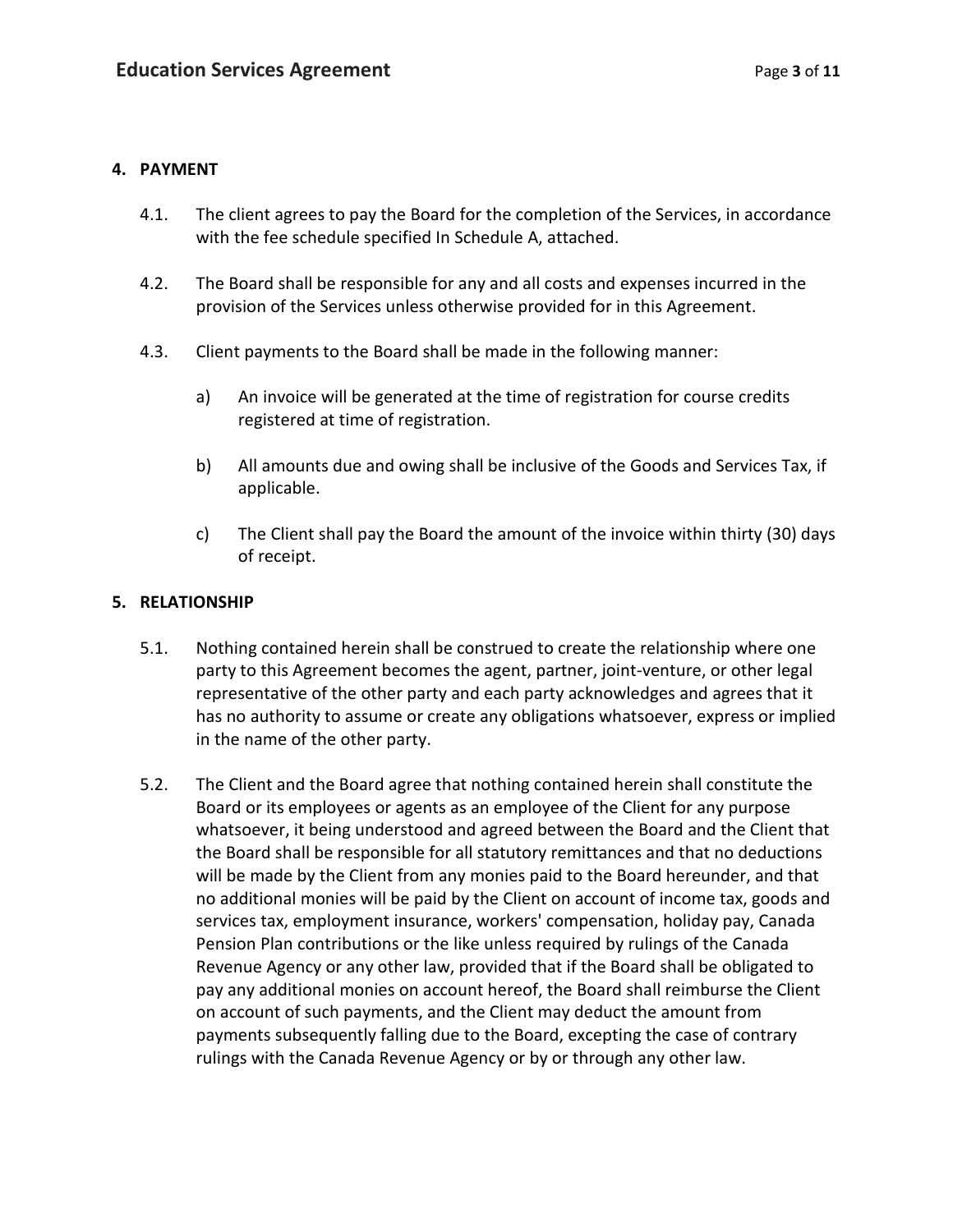## **6. INSURANCE**

- 6.1. The parties to this Agreement shall be solely responsible for obtaining appropriate third-party liability insurance with regards to their respective obligations under this Agreement.
- 6.2. The Board may, at its own expense and without limiting its liabilities herein, insure its operations under a contract of comprehensive or commercial general liability insurance (insuring against bodily injury, personal injury and property damage, including loss of use thereof, and including coverage for no-owned automobile and all contractual liability arising under this Agreement), with an insurer licensed in Alberta in such form and amounts as the Board deems appropriate in respect of its operations and the Services to be provided under this agreement. Evidence of such insurance in a format acceptable to the Client shall be made available to the Client forthwith upon request.
- 6.3. During the term of this Agreement, any and all efforts which may be undertaken by the Client to obtain third party liability insurance coverage that may extend coverage to the Board for the Services provided under this agreement shall be deemed to be voluntary on the part of the Client, is no way an obligation of the Client, and in no way satisfies or relieves the Board from its obligations to maintain insurance in accordance with this Agreement.

# **7. WORKERS COMPENSATION INSURANCE**

7.1. The Board may obtain and continue to carry during the term of this Agreement Workers' Compensation insurance as and to the extent required by the Workers Compensation Act of Alberta, when the Act applies, including without limitation, personal coverage for any director of the Board providing Services under the Agreement, and shall provide proof of coverage upon request by the Client. All other insurance, taxes, and charges required or related to the provision of Services under this Agreement shall be provided by the Board at the Board's expense.

# **8. OCCUPATIONAL HEALTH AND SAFETY REQUIREMENTS**

8.1. The Board acknowledges that the Board is an employer as defined In the Occupational Health and Safety Act, and that the Board will, as a condition of this Agreement, comply with the Occupational Health and Safety Act, R.S.A. 2000, c. 0-2 and the regulations thereto, and any successor legislation, in the performance of the Services under this Agreement.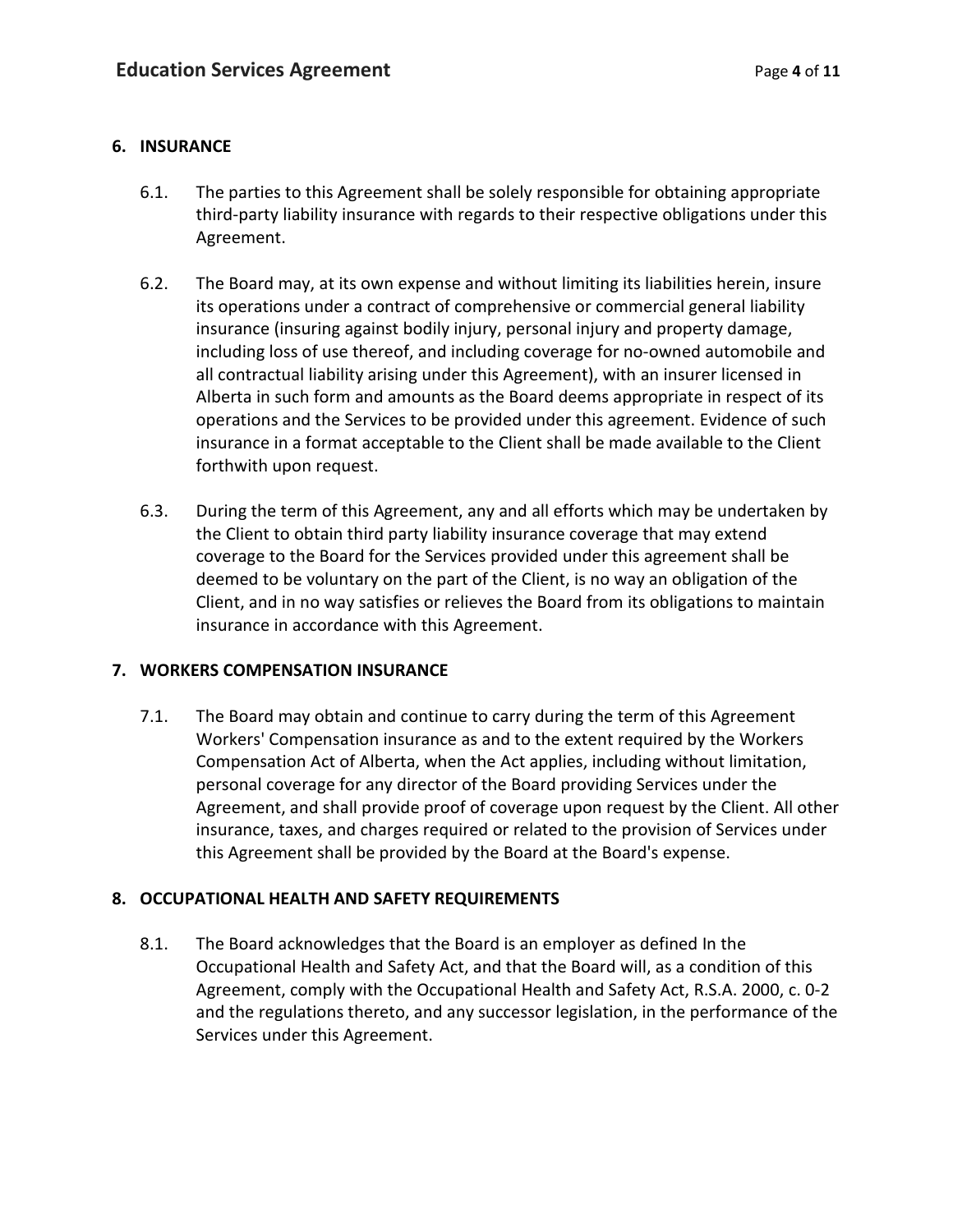## **9. INDEMNITY AND LIABILITY**

- 9.1. The Board shall be liable to the client for all losses, costs, damages, and expenses whatsoever which the Client may sustain, pay or incur, as a result of or in connection with a breach by the Board, or its employees or agents, of any of its obligations assumed under this Agreement, or as a result of or in connection with the provision of Services by the Board, its employees or agents, and for any acts, errors or omissions or acts of negligence, which result in harm to the Board or its students or any individuals who are in receipt of Services by the Board, or for any willful harm, misconduct, or crimes by the Board relating to the provision of the Services, and without limiting the generality of the foregoing, the Board shall reimburse the Client for any financial losses, or damages, whether direct or indirect, in failing to comply with the Board's obligations under the terms and conditions of this Agreement.
- 9.2. The Board shall indemnify and save harmless the Client, its employees and agents, of and from all manner of actions, causes of action, proceedings, claims, demands, losses, costs (on a solicitor and his own client full indemnity basis), damages and expenses whatsoever which may be brought or made against the Client which the Client or the above-described individuals may sustain or incur as a result of or in connection with the breach by the Board of any of its obligations under this Agreement or as a result of or in connection with the provision of Services.

# **10. NON-ASSIGNMENT & SUB-CONTRACTING**

10.1. The Board shall not assign or sub-contract the Services under this Agreement without the prior written consent of the Client.

# **11. CONFIDENTIALITY & OWNERSHIP OF DOCUMENTS**

- 11.1. During the term of this Agreement or at any time thereafter, information communicated to or acquired by the Board in the course of carrying out the services or otherwise, shall not be divulged nor made use of by the Board for any other purpose unless the prior written authorization is granted by the Client. All such information acquired by the Board shall be treated as confidential. Any documentation, or information, whether provided in hard copy or electronic form, by the Client to the Board, for use in carrying out the Services shall remain the property of the Client and shall be surrendered to the client upon termination of this Agreement.
- 11.2. The parties acknowledge and agree that the Board shall retain no right, title or interest in any materials, programs or products of any kind, created under this Agreement, and that any materials, programs or products of any kind, created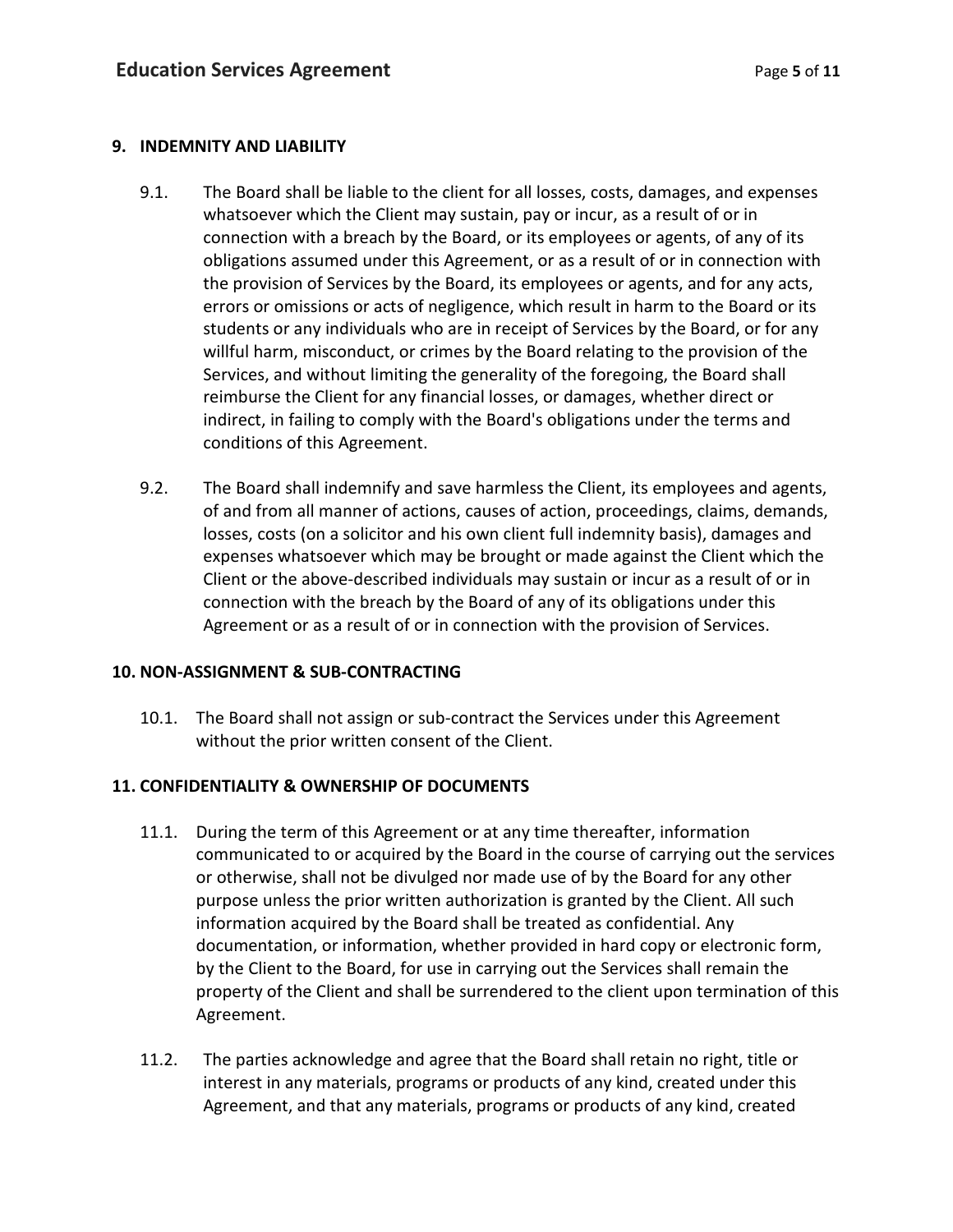under this Agreement, shall be the sole and exclusive property of the client, together with all rights, copyright licenses, privileges and intellectual property rights, and it being further agreed that such rights are to be world-wide in perpetuity, and belong to the Client.

- 11.3. The Board waives in whole all moral rights provided to an author of a work under the Copyright Act, Canada in the material/work produced pursuant to this Agreement in favor of the Client.
- 11.4. The Board agrees to obtain from the author of any materials a waiver of all moral rights to the material produced pursuant to this Agreement in favor of the Client. If the Board is unable to obtain a waiver, it is in the Client's sole discretion whether or not to terminate this Agreement.
- 11.5. The Board shall not copy, or otherwise reproduce, any of the Client's documents, records, resources or materials except as required to carry out the Services under this Agreement.

# **12. FREEDOM OF INFORMATION AND PROTECTION OF PRIVACY OBLIGATIONS**

- 12.1. The Board acknowledges that the Freedom of Information and Protection of Privacy Act, R.5.A. 2000, c. F-25, and amendments thereto and regulations thereof ("FOIP Act") apply to all information and records relating to, or obtained, generated, collected or provided under or pursuant to the terms and conditions of this Agreement. The Board covenants and agrees that they understand and will abide by the requirements of both the privacy and access provisions of the Freedom of Information and Protection of Privacy Act, of Alberta and any regulations thereto and shall both respect and maintain privacy and confidentiality entitlements of students, parents, staff, of the Client, all In accordance with the requirements of the Freedom of Information and Protection of Privacy Act and any Client policies or regulations related thereto.
- 12.2. All records collected, created or maintained by the Board in the performance of the Services will be under the custody and control of the Client insofar as the access and privacy provisions of the FOIP Act are concerned.
- 12.3. No personal information may be collected by the Board unless the collection is authorized under this Agreement as being necessary for the provision of Services, or the collection is expressly authorized by the Client, in writing, in advance of any collection taking place.
- 12.4. The Board shall ensure that no use or disclosure may be made of the personal information obtained by or provided to the Board for any purpose other than what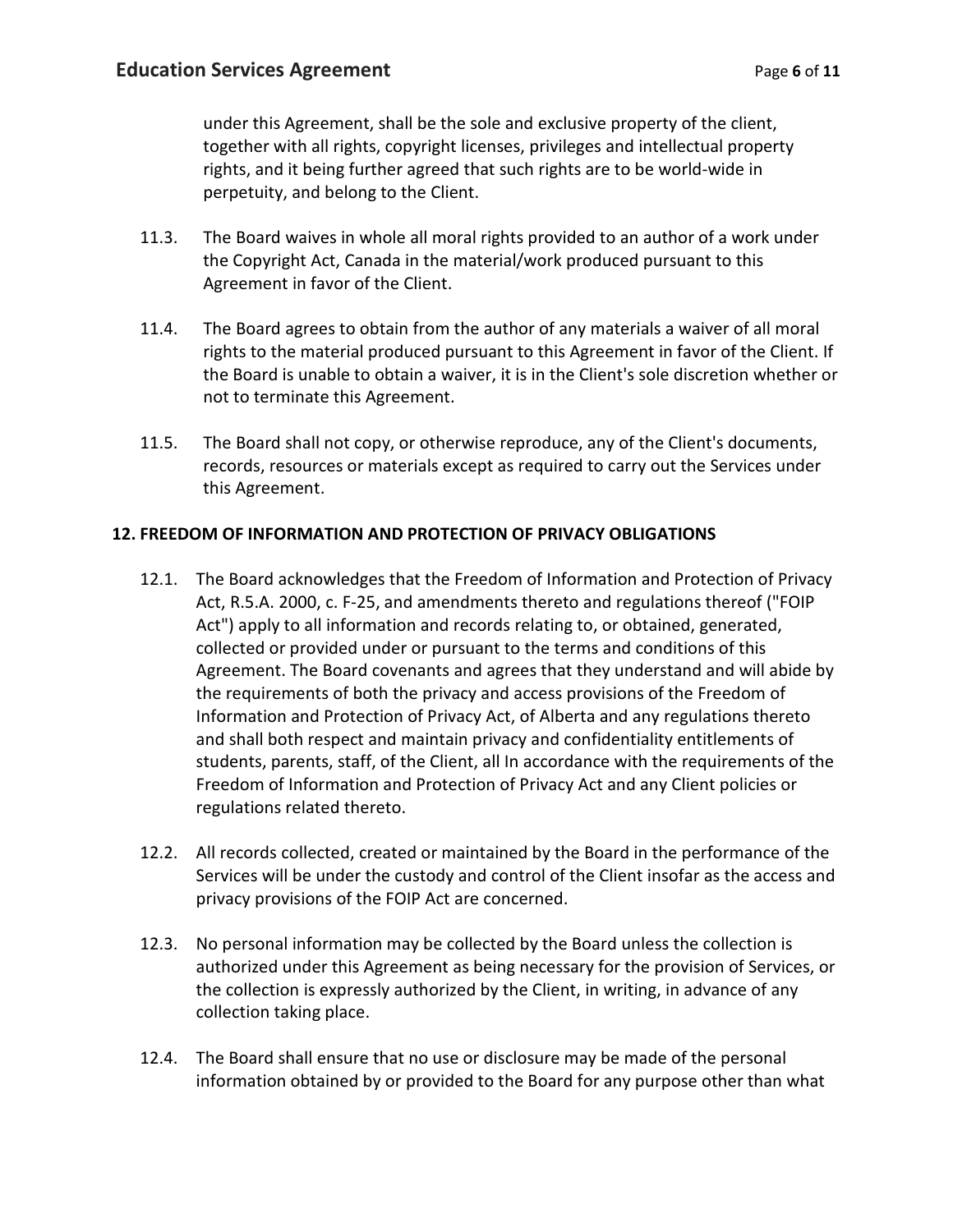is needed to carry out this Agreement unless the Board has received the prior express written authorization for doing so from the client.

12.5. The Board acknowledges that all records created or maintained by the Board in the performance of the Services, including records as defined within the FOIP Act are the property of the Client, and shall be maintained in accordance with the Client's requirements and any applicable statutory requirements.

# **13. TERMINATION**

- 13.1. The Client may terminate this Agreement for any reason whatsoever upon the provision of thirty (30) days' written notice to the Board. In the event of such termination, the Client shall pay to the Board all amounts due and owing up to and including the date of termination. No further payments of any nature shall be made to the Board.
- 13.2. The Board shall be deemed to have committed an act of default, which shall result in immediate termination of this Agreement, upon the occurrence of any of the following events:
	- (a) a breach of any of the terms and conditions of this Agreement by the Board in providing the Services;
	- (b) conduct by the Board that brings the reputation of the Board, its elected officials, employees, agents or students into disrepute;
	- (c) dishonesty or non-performance respecting the Services or the provision thereof.
	- (d) becomes bankrupt, acknowledges insolvency, is ordered to be wound up by a court of competent jurisdiction, makes a general assignment for the benefit of his creditors, or a liquidator, receiver, receiver manager of trustee in bankruptcy is appointed for, or on behalf of, the Board.
- 13.3. In the event of such termination, the Board shall only be entitled to payment for all Services rendered up to and including the date of termination.
- 13.4. The Board may terminate this Agreement for any reason whatsoever upon the provision of thirty (30) days' written notice to the Client. The Board shall only be entitled to payment for Services rendered up to the date of termination.
- 13.5. Notwithstanding the foregoing, the parties acknowledge and agree that in the event the client is of the opinion that the Board has not performed or is not performing or fulfilling its Services in accordance with the terms of this Agreement, the client may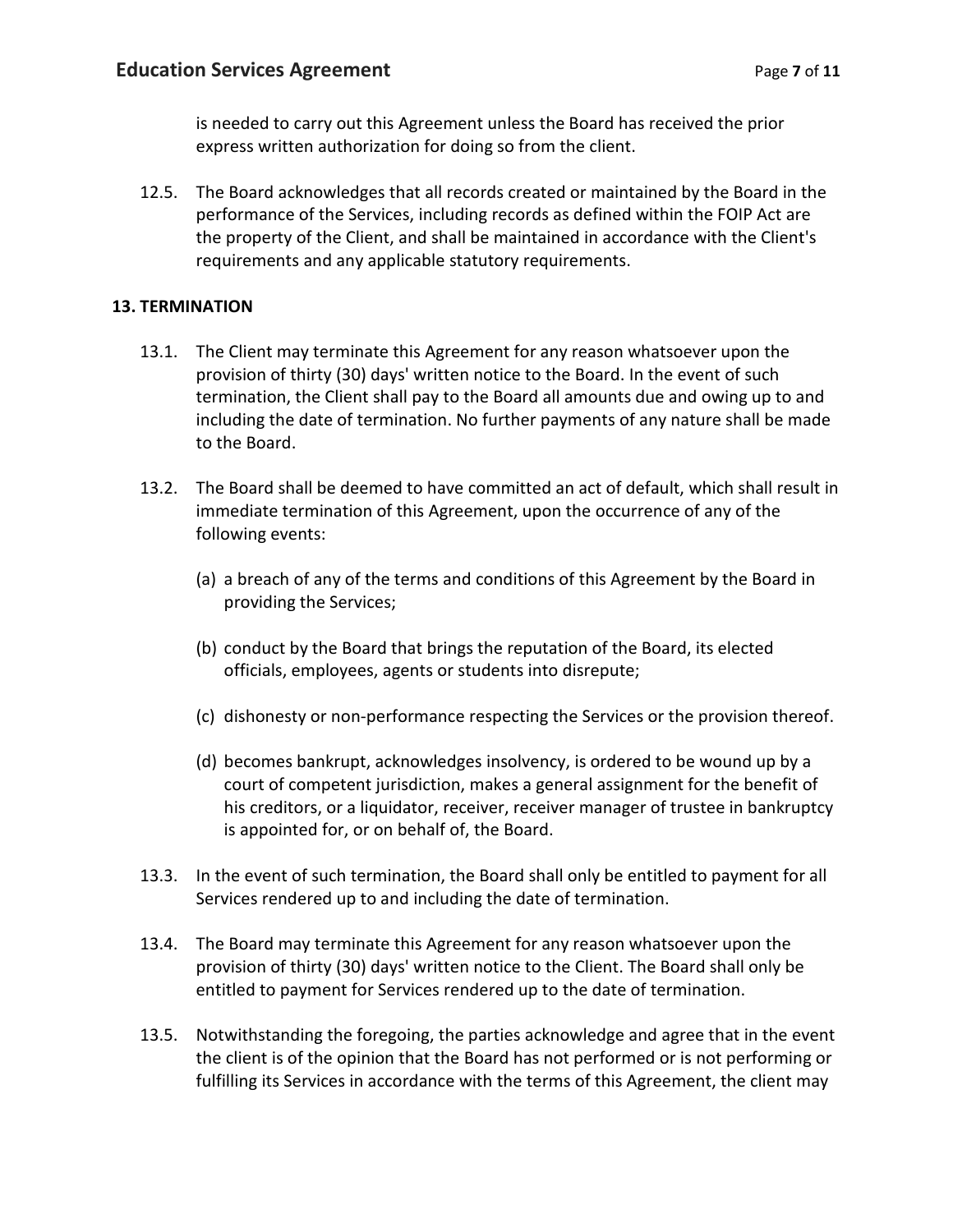cancel this Agreement in whole or in part in accordance with the provisions above noted.

- 13.6. This Agreement may be terminated at any time upon the mutual agreement of the parties, with the Board being entitled to payment for all amounts due and owing up to the mutually agreed date of termination.
- 13.7. The parties agree that in the event that this agreement is terminated prior to the planned expiry date for any reason whatsoever, the parties will work together in good faith after notice is given and before activities under this agreement are completed to:
	- (a) enable students who have begun the registration process and are receiving or soon to be receiving services supplied by the Board, the parties will extend services to assist the students in completing the courses for which they are registered within a reasonable period of time, and
	- (b) ensure that student information resulting from student activity or progress be passed from the Board to the Client before the termination is complete, and
	- (c) that copies of all material and intellectual property owned by the Client and held in Board files or computer storage is returned to the Client before termination is complete.

# **14. GENERAL PROVISIONS**

- 14.1. There are no representations, warranties, agreements or understandings between the parties hereto other than as expressly contained herein, and this Agreement contains all the terms and conditions agreed on by the parties hereto.
- 14.2. A waiver of any breach of a provision hereof shall not be binding upon a party unless the waiver is in writing and the waiver shall not affect such party's rights with respect to any other or future breach.
- 14.3. Each party warrants that it has the authority to enter into this Agreement, and that the Agreement does not contravene any law or regulation or agreement binding or affecting either party.
- 14.4. Time shall be of the essence of this Agreement.
- 14.5. The Board hereby acknowledges and confirms that it has had the opportunity to seek independent legal or other professional advice prior to executing this contract and has either obtained such independent legal or other professional advice as it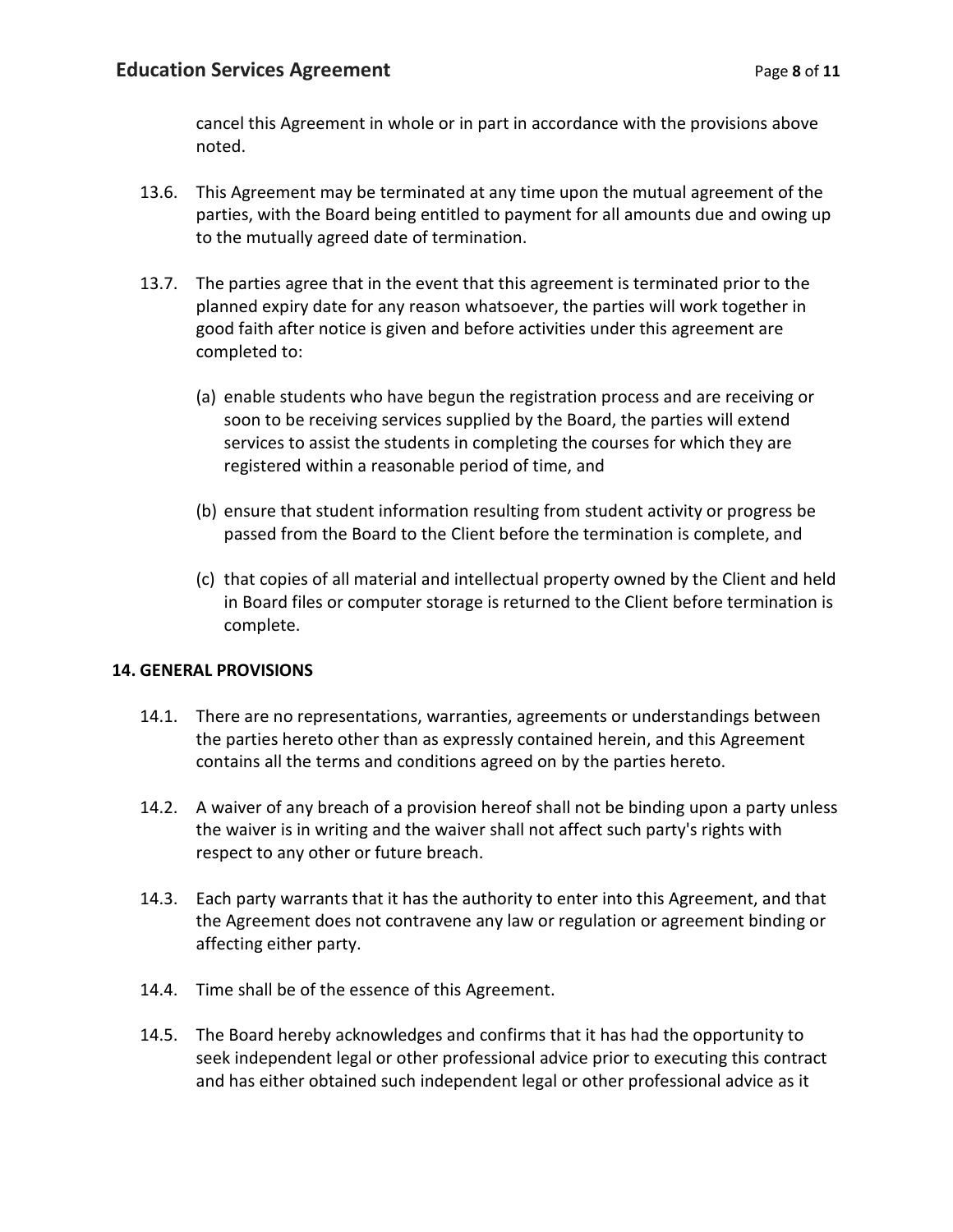deems appropriate, or has waived the right to obtain such independent legal or other professional advice.

- 14.6. This Agreement shall be construed and the relations between the parties determined in accordance with the laws of Canada, and the courts of the country of Canada shall have exclusive jurisdiction with respect to all matters relating to or arising out of this Agreement.
- 14.7. Termination of the Agreement shall not affect the validity of any provisions, including but not limited to section 9, which are, expressly or by implication, to survive or to take effect on or after such termination.
- 14.8. Any notice given under this Agreement shall be sufficiently given if personally delivered or if sent by first class mail, postage prepaid as follows:
	- a. to the Board: Pembina Hills School Division 5310 – 49 Street Barrhead, Alberta T7N 1P3 Attention: Heather Nanninga, Secretary Treasurer Email: heather.nanninga@pembinahills.ca
	- b. to the Client:

| Attention: |  |  |  |
|------------|--|--|--|
| Email:     |  |  |  |

and shall be conclusively deemed to be received by the party on the third (3rd) business day following the day of such mailing, or on the date of delivery where personally delivered. Either party may change its address for service by notice, in writing, to the other given as aforesaid.

- 14.9. Subject to its terms, this Agreement shall ensure to the benefit of and be binding upon the parties hereto and their respective successors and assigns.
- 14.10. In the event any provision or term of this Agreement, as amended from time to time, is deemed invalid or void, in whole or in part, by any court of competent jurisdiction, the remaining terms of provisions of this Agreement remain in full force and effect.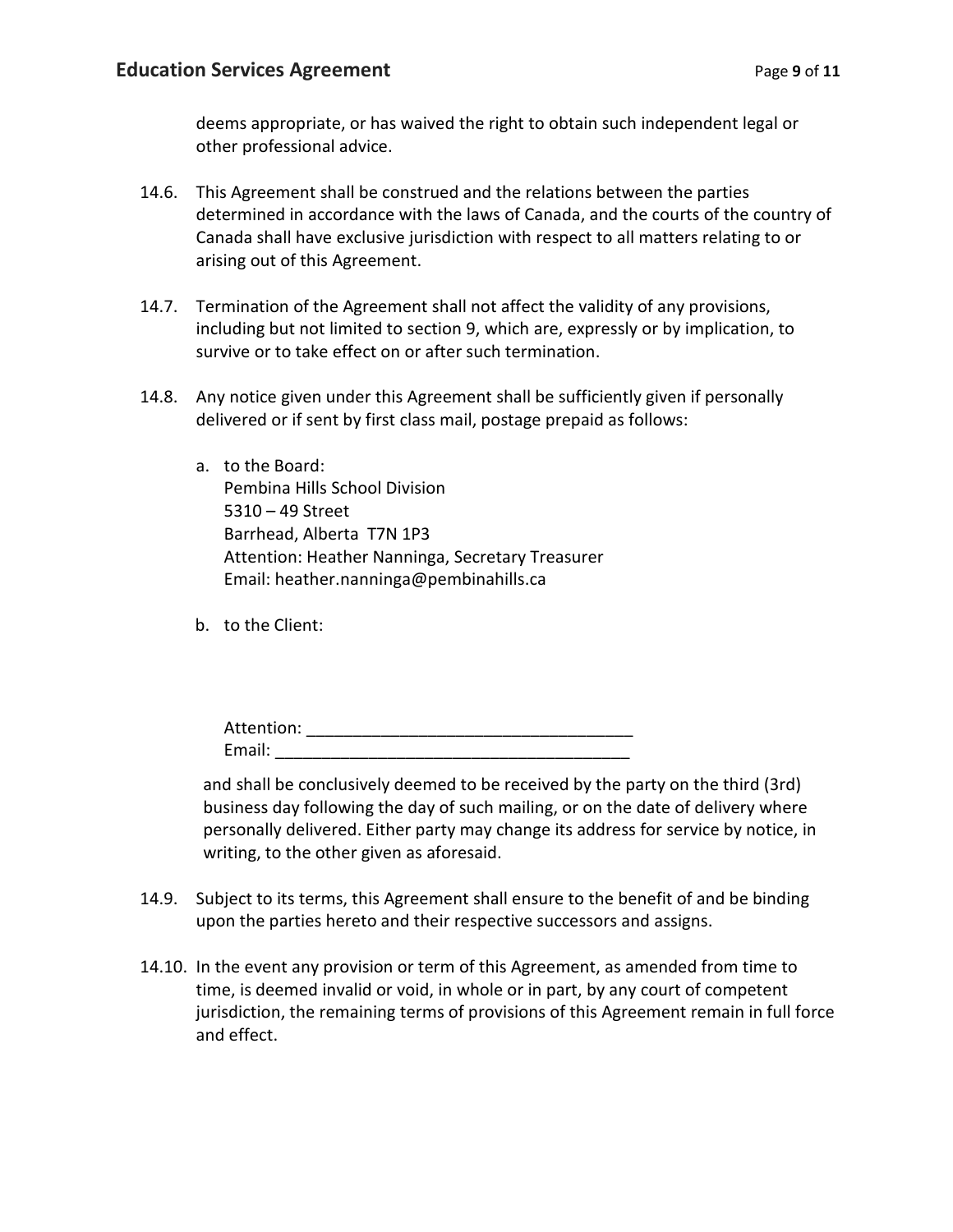\_\_\_\_\_\_\_\_\_\_\_\_\_\_\_\_\_\_\_\_\_\_\_\_\_\_\_\_\_\_\_\_\_\_\_\_\_\_\_\_\_\_\_

\_\_\_\_\_\_\_\_\_\_\_\_\_\_\_\_\_\_\_\_\_\_\_\_\_\_\_\_\_\_\_\_\_\_\_\_\_\_\_\_\_\_\_

\_\_\_\_\_\_\_\_\_\_\_\_\_\_\_\_\_\_\_\_\_\_\_\_\_\_\_\_\_\_\_\_\_\_\_\_\_\_\_\_\_\_\_

\_\_\_\_\_\_\_\_\_\_\_\_\_\_\_\_\_\_\_\_\_\_\_\_\_\_\_\_\_\_\_\_\_\_\_\_\_\_\_\_\_\_

\_\_\_\_\_\_\_\_\_\_\_\_\_\_\_\_\_\_\_\_\_\_\_\_\_\_\_\_\_\_\_\_\_\_\_\_\_\_\_\_\_\_

\_\_\_\_\_\_\_\_\_\_\_\_\_\_\_\_\_\_\_\_\_\_\_\_\_\_\_\_\_\_\_\_\_\_\_\_\_\_\_\_\_\_

14.11. Any changes to this Agreement shall be evidenced in writing by way of an addendum to this Agreement, which is signed and dated by both parties by an authorized representative of each party to the Agreement.

**IN WITNESS WHEREOF** the parties hereto have executed this Agreement effective the date first above written.

Date

Authorized Signatory

Authorized Signatory

**PEMBINA HILLS SCHOOL DIVISION**

Date

Board Chair

Secretary Treasurer